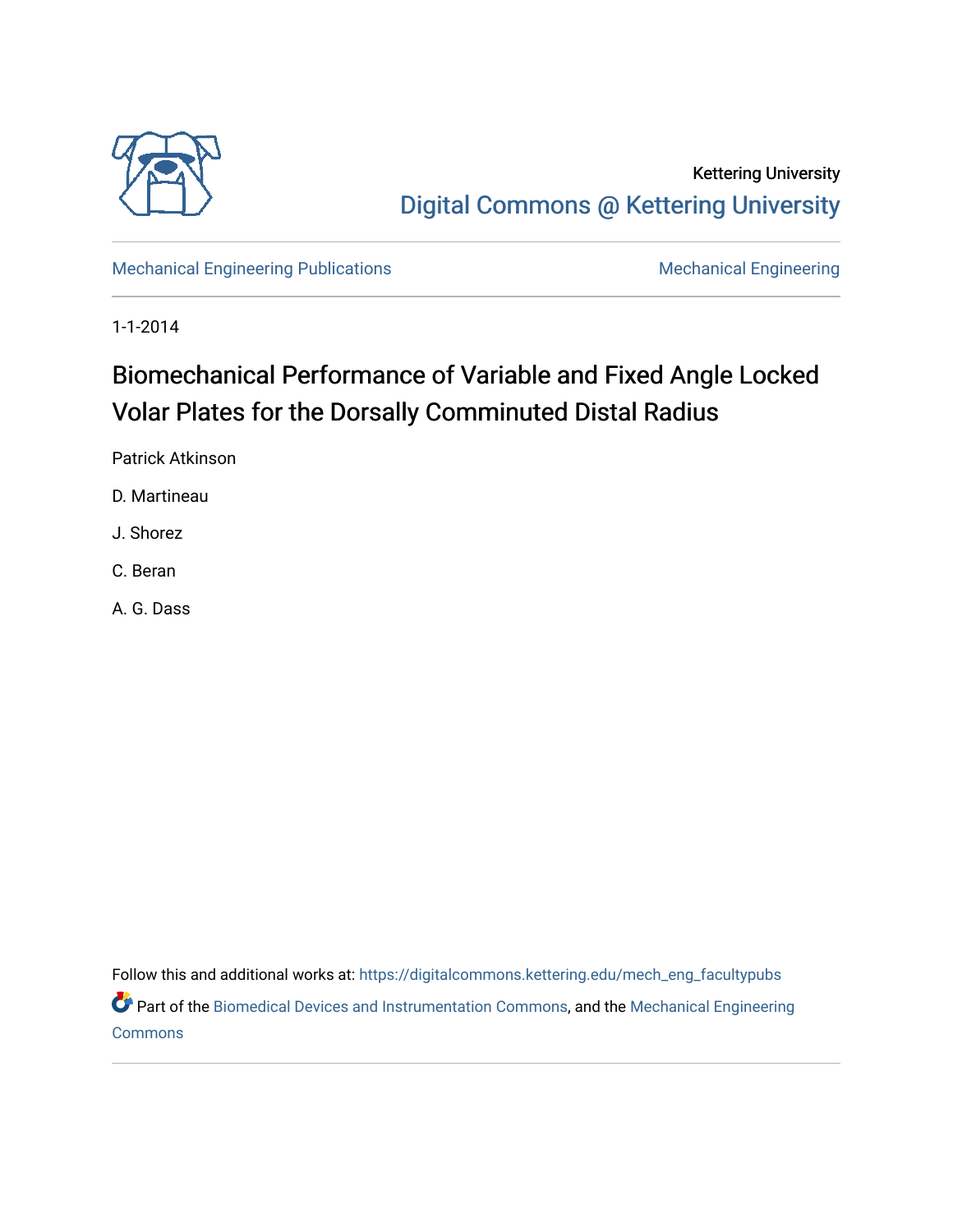# **BIOMECHANICAL PERFORMANCE OF VARIABLE AND FIXED ANGLE LOCKED VOLAR PLATES FOR THE DORSALLY COMMINUTED DISTAL RADIUS**

D. Martineau, MD<sup>1</sup>, J. Shorez, MS<sup>2</sup>, C. Beran, MD<sup>1</sup>, A. G. Dass, MD<sup>1</sup> P. Atkinson, PhD<sup>1,3</sup>

#### **ABSTRACT**

**Background: The ideal treatment strategy for the dorsally comminuted distal radius fracture continues to evolve. Newer plate designs allow for variable axis screw placement while maintaining the advantages of locked technology. The purpose of this study is to compare the biomechanical properties of one variable axis plate with two traditional locked constructs.** 

**Methods: Simulated fractures were created via a distal 1 cm dorsal wedge osteotomy in radius bone analogs. The analogs were of low stiffness and rigidity to create a worst-case strength condition for the subject radius plates. This fracture-gap model was fixated using one of three different locked volar distal radius plates: a variable axis plate (Stryker VariAx) or fixed axis (DePuy DVR, Smith & Nephew Peri-Loc) designs. The constructs were then tested at physiologic loading levels in axial compression and bending (dorsal and volar) modes. Construct stiffness was assessed by fracture gap motion during the different loading conditions. As a within-study control, intact bone analogs were similarly tested.** 

**Results: All plated constructs were significantly less stiff than the intact control bone models**  in all loading modes (p<0.040). Amongst the **plated constructs, the VariAx was stiffest axially (p=0.032) and the Peri-Loc was stiffest in bending (p<0.024).** 

**Conclusion: In this analog bone fracture gap model, the variable axis locking technology was stiffer in axial compression than other plates, though less stiff in bending.** 

Patrick J Atkinson, PhD

Flint, MI 48504

E-mail: patkinso@kettering.edu

Ph 810-762-9515

#### **INTRODUCTION**

Fractures of the distal radius exhibit a bimodal distribution with high energy injuries in the younger population and fragility fractures associated with simple falls in older patients<sup>1</sup>. With the increase in average age of the population, it is not surprising that the incidence of distal radius fractures is increasing and this trend is projected to continue<sup>2,3,4</sup>.

The treatment of distal radius fractures has evolved over the last several decades. Conservative and operative treatment modalities have been evaluated with evidence supporting surgical treatment for displaced fractures5,6,7. Successful outcome parameters have historically considered restoration of volar tilt to 11○, radial inclination of 23○, and/or radial shortening of less than 2 mm8,9,10. Other articles cite excessive intra-articular displacement as the chief factor for negative outcomes including arthritis<sup>8,11,12</sup>. Treatment guidance has been provided by the AAOS which has issued a 'moderate recommendation' for operative fixation instead of casting for fractures which exhibit: shortening >3 mm, dorsal tilt >10°, or intra-articular displacement >2 mm7 .

There is some debate as to the ideal surgical intervention. Successfully established techniques include closed reduction with percutaneous pinning, closed reduction and external fixation, external fixation and percutaneous pinning, open reduction and fixation with pins (ORIF), external fixators or internally fixed with either dorsal and/or volar plates<sup>6,13,14,15,9,16</sup>. Several recent studies have demonstrated that ORIF techniques yield better patient outcomes17,18,19,20. ORIF allows anatomic reduction and early stability which promotes the safe initiation of wrist and hand rehabilitation<sup>21</sup>. More specifically, the use of locked volar plating has the advantage of avoiding the complications associated with dorsal plating including extensor tendon irritation, attrition, or rupture.<sup>9,16</sup> In addition, biomechanical studies show that locked volar plates produce significantly greater stability than unlocked volar plates $22$ .

Despite the advantages of fixed angle locked volar fixation, there are potential disadvantages. For locked plates, it is not possible to truly lag a fracture fragment to the plate. Also, the fixed angle plate designs are dependent on conformance of the patient's distal radius anatomy and fracture pattern to the plate geometry. This problem can

<sup>1</sup> McLaren Regional Medical Center, Flint, MI 48532

<sup>2</sup> William Beaumont Hospital, Royal Oak, MI 48073

<sup>3</sup> Kettering University, Flint, MI 48504

Corresponding Author:

Kettering University, Mechanical Engineering Dept 1700 University Avenue

Fax 810-762-7860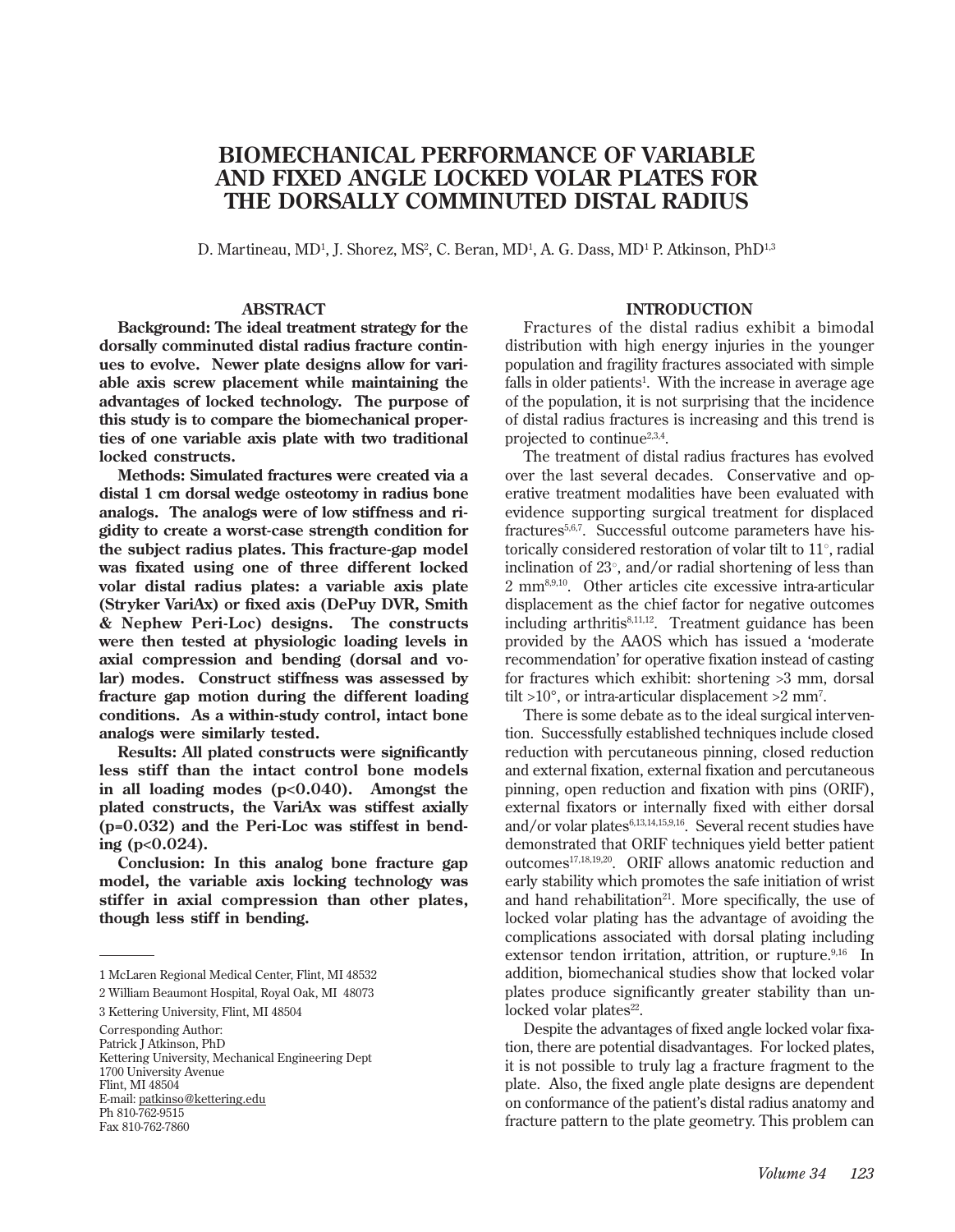|                                                   | <b>DVR</b>    | Peri-Loc             | VariAx        |
|---------------------------------------------------|---------------|----------------------|---------------|
| Width (w, mm)                                     | 7.62          | 10.03                | 17.15         |
| Thickness (t, mm)                                 | 2.54          | 2.54                 | 2.03          |
| E (GPa or $10^3$ N/mm <sup>2</sup> ) <sup>*</sup> | Titanium= 110 | Stainless steel= 190 | Titanium= 110 |
| Axial Rigidity (AE) $*$ (10 <sup>6</sup> N)       | 2.13          | 4.84                 | 3.83          |
| Bending Rigidity (IE) $*(10^6 \text{ Nmm}^2)$     | 1.15          | 2.60                 | 1.32          |

**TABLE 1. The cross section and axial and bending rigidity of each plate was assessed just proximal to the distal most shaft screw. This location coincided with the fulcrum for the three point bending test (see Figure 1).** 

\*E=elastic modulus, A=cross section area=w x t, I=area moment of inertia=wt3 /12, modulus values taken from [26].



**Figure 1: Radius Test Contructs. The radius test constructs (distalvolar view) were made up of fixed screw axis locked plates (A - DVR, B - Peri-Loc), a variable axis locking design (C - Variax), and uninstrumented controls (D). A representative measure of the plates' cross-sections was taken just proximal to the distal-most diaphysis screw. This location coincided with the three point bending fulcrum (see Figure 3).** 

often be adequately addressed via the availability of a variety of plate geometries. Regardless, some compromises may be necessary in either plate positioning or quality of subchondral support to facilitate fixed-angle fixation. Amongst different plate concepts, the so-called "variable axis" design provides the surgeon some flexibility on the trajectory of the 'locked' screws to facilitate fixation of variable fracture patterns and anatomy. The apparent design goal is to yield screw placement flexibility while providing equivocal fixation versus fixed angle screw designs. There is little data in the literature which compares the biomechanical stability of variable axis technology relative to traditional locked technology.

The purpose of this study is to compare the biomechanical properties of variable axis technology with traditional fixed angle locked technology. Several different plates were evaluated for fixation using an established model of a dorsally comminuted distal radius analog. Uninstrumented, intact control analogs were similarly tested assessed to provide a basis for comparison.

#### **MATERIALS AND METHODS**

Per Willis and coworkers, an analog radius model (model 1027, Pacific Research Laboratories, Vashon,

Washington) was utilized for this study to limit specimento-specimen variability frequently observed in cadaveric models<sup>22,23</sup>. It is acknowledged that this bone model does not replicate the strength or stiffness of normal bone. However, this analog model has been used in the past to represent a consistent, suboptimal condition for the assessment of the stability and fixation for fracture plates $^{22}$ . Twenty-four radius analogs were divided into four groups; three groups were instrumented with one of three different plates as described below, and the fourth group served as intact controls. In the three plated groups, an extra-articular wedge shaped dorsally comminuted radius fracture was simulated via osteotomy with a 1 cm dorsal gap and positioned 2 cm proximal to the distal articular surface<sup>22</sup>.

All plates were implanted volarly per the manufacturers' recommendations, leaving the volar cortices in contact. One plate featured the variable screw axis design (Titanium VariAx Distal Radius Locking Plate System, Stryker, Kalamazoo, Michigan) (Figure 1). The remaining two plates incorporated a fixed screw axis designs (Titanium DVR locking plate, Hand Innovations, Miami, Florida, and the Stainless steel Peri-Loc Volar Distal Radius Locking Plate, Smith & Nephew, Memphis, Tennessee). The distal locking screws were intentionally long to ensure bicortical purchase and consistency of fixation. The variable axis plate locking screws were positioned neutrally in their holes, which is within the company's specifications (i.e. within 15° from neutral). Regardless of the mode of fixation, all of the distal locking screws for all plates exited out the dorsal cortex of the distal radius and not through the fracture gap or into the articular surface.

Locked volar fixation is designed to permit early hand and wrist range of motion. Therefore, the biomechanical testing was designed to closely replicate the *in vivo*  forces at the fracture site shortly following fixation and described in detail below. A servohydraulic testing machine (MTS Bionix, Eden Prairie, MN) delivered axial compression, and dorsal and volar three-point bending at sub-failure, physiologic magnitudes<sup>15,22,24</sup>. Radial and ulnar deviation forces were not tested for two reasons: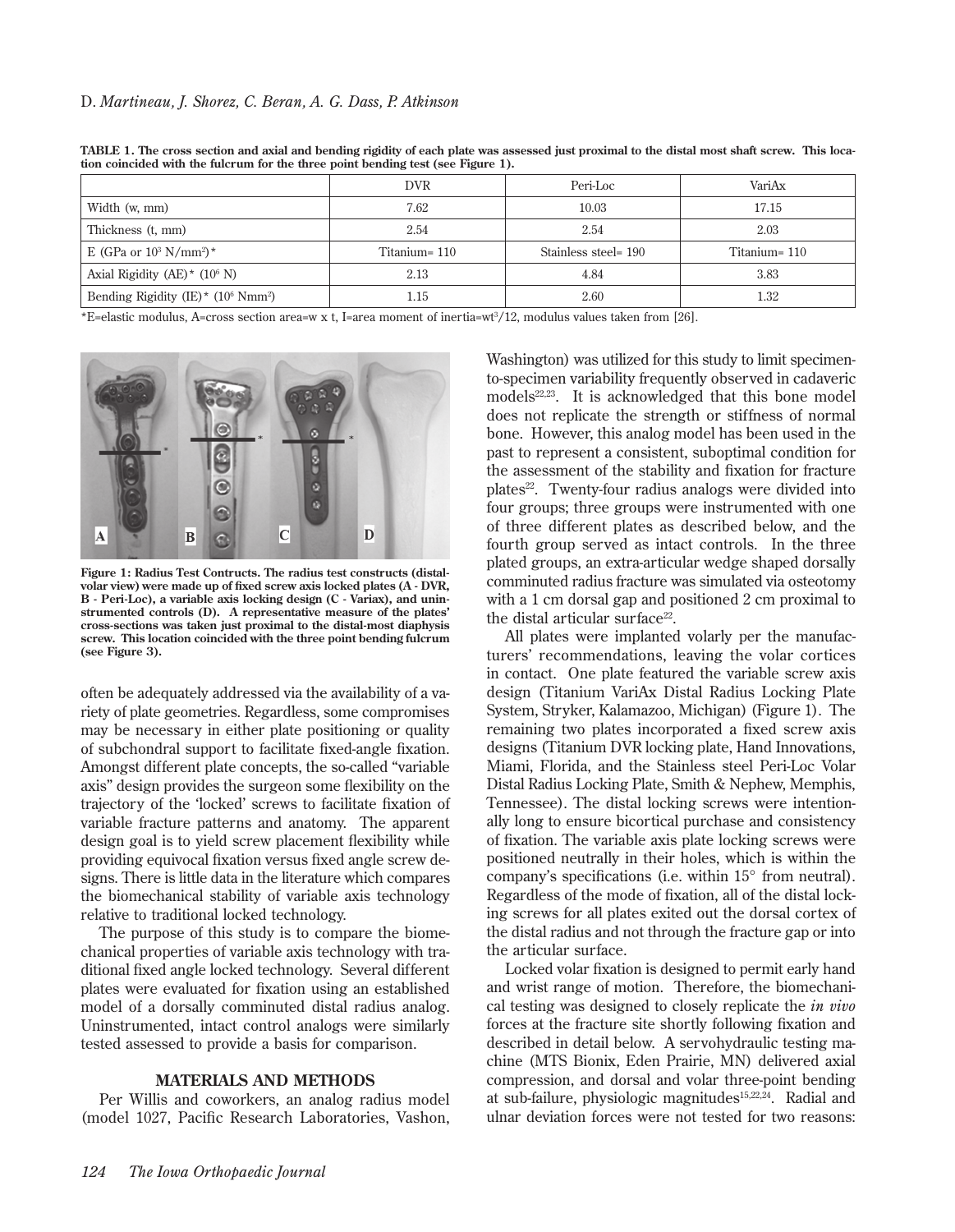

**Figure 2: Axial Compression Test. Constructs were axially loaded to a physiologic sub failure load of 250 N using the protocol from [22]. This dorsal view shows the displacement transducer which spanned the fracture gap to record interfragmentary displacement.**

firstly, it is not typically included in the postoperative therapy and secondly, the plates are approximately 25 times stiffer in this direction based on the Moments of Inertia for plane vs. edge loading (Table 1). Thus, the dorsal/volar bending tests were designed to investigate the anticipated loading during healing which also corresponds to the weaker loading axis of the plates. Axial compression was similarly assessed since it is anticipated during healing and the compressive force also subjects the plates' weak axis to bending moments. Such bending moments arise from the axial loads which were applied through the center of the radial lunate facet (Figure 2);



**Figure 3: Dorsal and Volar Bending Tests. Three point bending was performed (A) dorsally and (B) volarly to a load of 50 N per [22]. The displacement transducer was again used to record interfragmentary motion.** 

this axial compression produced a combined loading condition of simultaneous plate compression and dorsal bending<sup>22</sup>. The proximal end of the radius was potted with room temperature curing epoxy. For axial compression, the potting cup was secured in the machine and the specimens were loaded under displacement control (0.5 mm/sec) to a force of 250 N. For three point bending, the construct was horizontally mounted in the test machine and the potted proximal end was secured (Figure 3). Dorsal bending placed the dorsal surface up such that the distal bending force was applied to the dorsal surface; for volar bending the construct was rotated 180 degrees about its long  $axis^{22}$ . A 50 N force was applied to the distal central radius in displacement control at a rate of 0.5mm/s. Per Willis, the bending fulcrum was positioned immediately proximal to the first screw proximal to the fracture site. Pilot failure axial and bending tests were performed on instrumented and control constructs to ensure that the physiologic test forces were well within the linear elastic range of construct. These tests confirmed that all specimens were significantly below the load at which construct yield would occur.

A differential variable reluctance transducer (DVRT) (M-DVRT-6, MicroStrain; Williston, Vermont) was mounted dorsally across the osteotomy (Figures 2,3) to measure interfragmentary displacement<sup>22</sup>. For all tests, load data was recorded on a load cell attached to the test machine's base. The axial and bending stiffness were taken as the slope of the load vs. interfragmentary displacement curve for each construct. Each construct was tested three times with the construct stiffness taken as the average of the second and third tests (Figure  $4)^{22}$ . Positive stiffness values were arbitrarily assigned to indicate dorsal diastasis which was typical during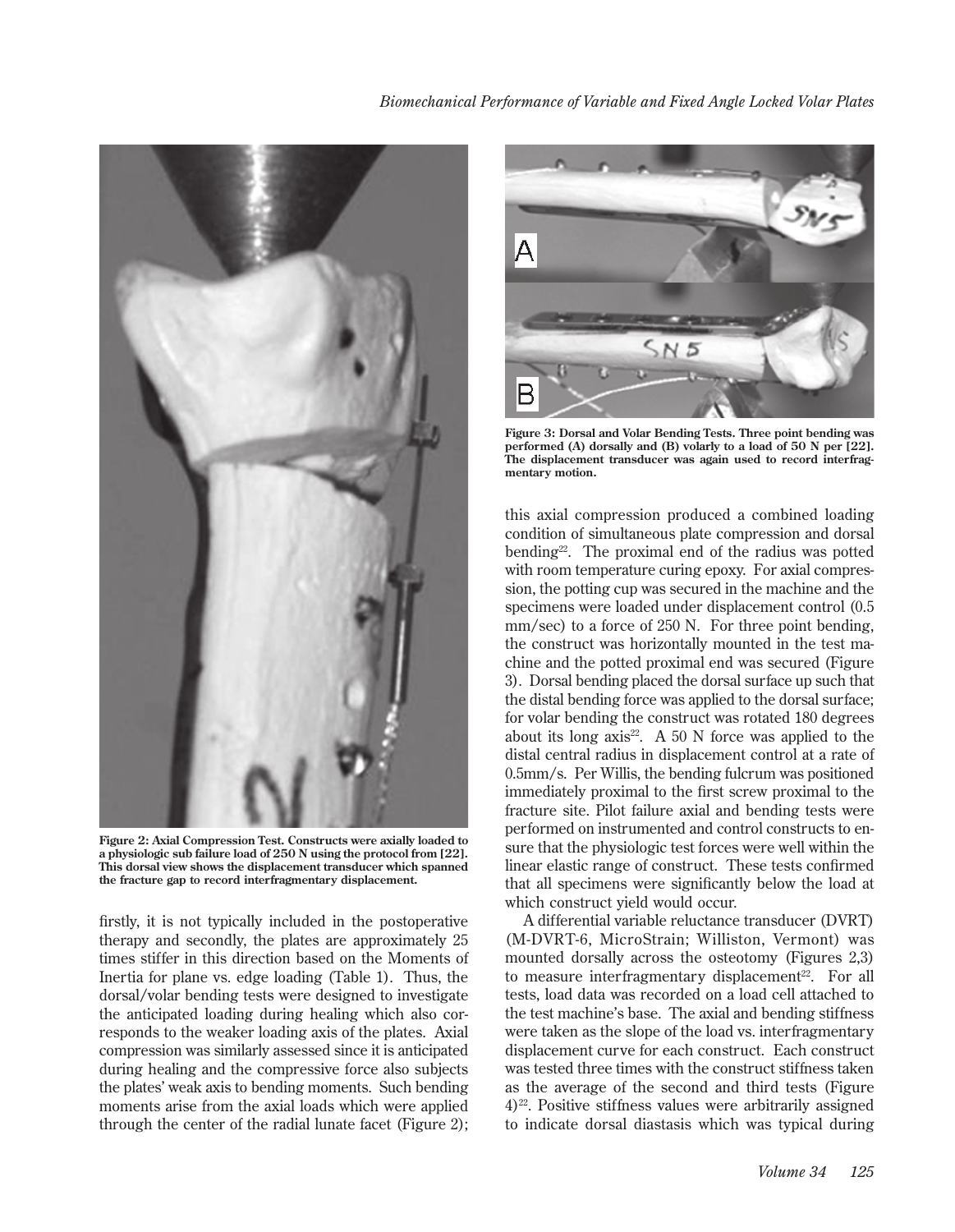

**A EXECUTE IS SOPE in the linear range and was averaged over the second and third in the slope of the load and dependent of**  $P_{\text{rel}}$  **is a positive stiffness we Figure 4: Stiffness Data Reduction. The stiffness was taken as the subfailure tests for axial and dorsal and volar bending [22]. This figure shows the linear range for three axial compression trials for a Periloc plate; the R2 values for all curve fits were 0.99 or greater.** 

volar bending. Negative stiffness values thus indicated fracture gap shortening as would occur during dorsal bending.

The uninstrumented control analog radius was tested under the same conditions as above with the only difference being a lack of an osteotomy or plate. The DVRT was placed in the same region as the three plate tests. The control data was intended to assess the consistency of the analog distal radius as well as to study any biomechanical differences between the control and treated radii. In all cases, normality was confirmed before performing statistical comparisons. For a given biomechanical test modality (axial or bending), the stiffness was compared for the four groups (3 plates, 1 control) with a one-way ANOVA  $(\alpha=0.05)$  and Fishers LSD (Least Significance Difference) multiple pair-wise post-hoc comparisons.

### **RESULTS**

The axial and bending stiffness magnitudes of the control specimens were significantly greater than all plated constructs (p=0.001 to 0.04) (Figure 5). The axial compressive stiffness of the control specimens was several times greater than the plates and was positive, indicating lengthening of the dorsal cortex. In contrast, all plated constructs exhibited negative stiffness values, which indicated compression at the fracture site. Visual inspection of the control specimens during loading revealed a first mode buckling shape such that the dorsal surface was in tension and the volar surface was in compression as was confirmed by the DVRT sensor. Similar evaluation of all plated constructs showed little observable deformation on the volar surface; rather the deformation appeared to be concentrated over the dorsal fracture gap. When comparing axial stiffness magnitudes between plates, the VariAx axial stiffness was significantly greater  $(651\pm169)$ 



**Figure 5: Comparison of Control and Test Stiffness Magnitudes. The axial and dorsal/volar three point bending stiffnesses were taken as the slope of the load vs. the dorsal interfragmentary displacement. Positive stiffness values indicate diastasis of the dorsal fracture gap; negative values indicate dorsal closure (see text for more details). (a Absolute value significantly different vs. control, b Significantly different vs. VariAx, c significantly different vs. Peri-loc)**

 $N/mm$ ) than the DVR  $(349±60 \text{ N/mm}, \text{p}=0.032)$ . The Peri-Loc  $(404\pm32 \text{ N/mm})$  was not significantly different vs. the Vari-ax (p=0.074) nor the DVR (p=0.679). With regard to volar and dorsal bending, the deformation was consistent between the control and all plated constructs: volar bending produced dorsal lengthening and dorsal bending caused dorsal shortening. The bending stiffness of the control analogs was several times greater than the plated constructs. Amongst the plated specimens, the Peri-Loc was stiffest in dorsal (283±78 N/mm) bending which was significantly greater than the DVR  $(99\pm29,$ p=0.024) but only tended to be greater than the Vari-ax  $(148\pm39 \text{ N/mm}, \text{p=0.089})$ . In volar bending, the Periloc was again the stiffest plated construct (235±80 N/ mm) which was significantly greater than both the DVR  $(111\pm13 \text{ N/mm}, \text{ p=0.018})$  and Vari-ax  $(130\pm26 \text{ N/mm}, \text{ p=0.018})$ p=0.041) specimens.

#### **DISCUSSION**

The current study sought to compare the biomechanics of different locked distal radius volar plate designs: a variable screw axis design and the traditional fixed screw angle plate. It was hypothesized that that the variable axis technology (VariAx) would show no significant biomechanical difference when compared to more traditional fixed angle locked plates.

The biomechanical data from the current study revealed that all plated constructs were significantly less stiff than control analog radius models in axial loading and volar/dorsal three point bending. Amongst the plated specimens, the VariAx plate was axially stiffer than the other plates with the comparison to the DVR being significant. In bending, the Peri-Loc was significantly stiffer than the DVR in both dorsal and volar bending;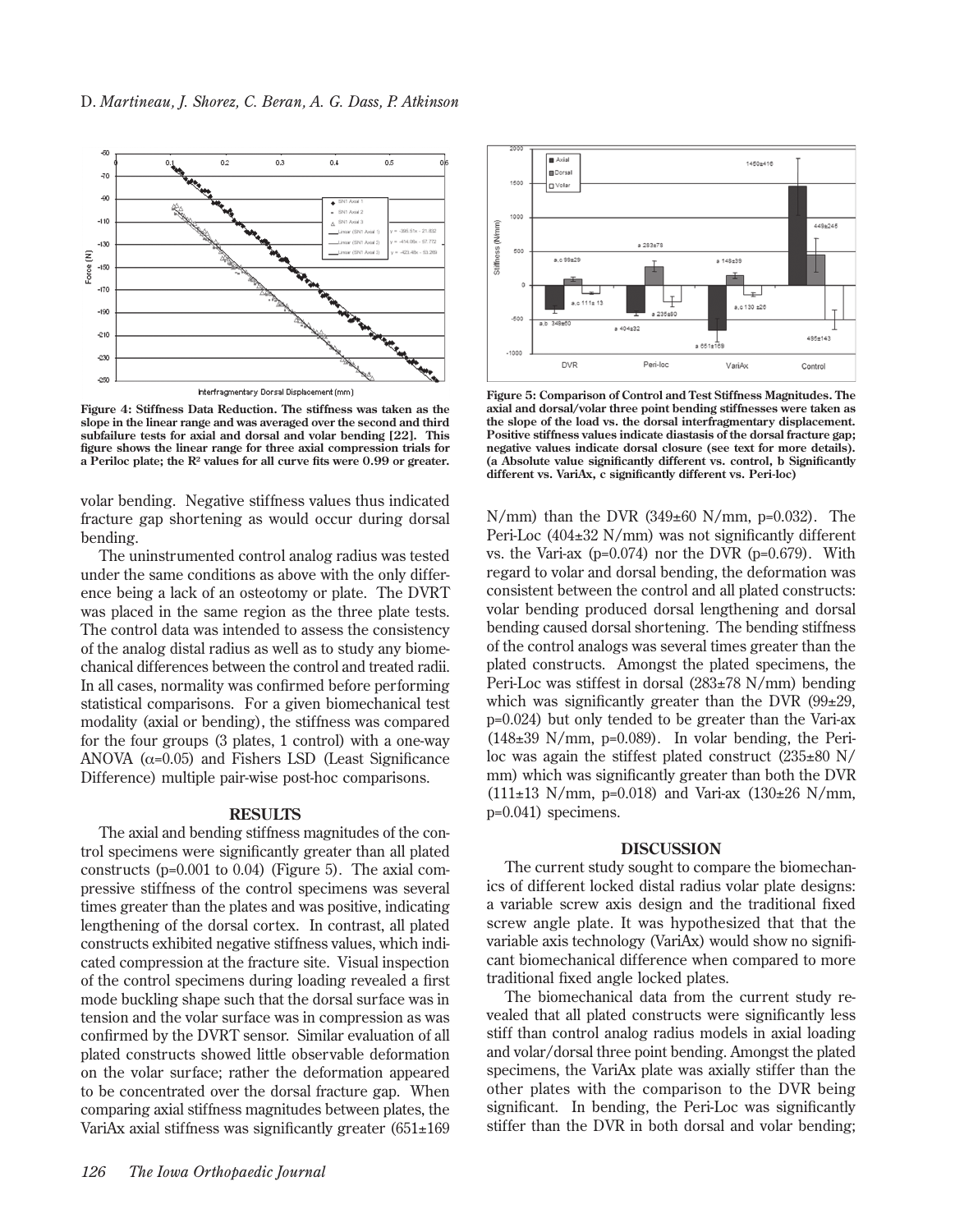the Peri-Loc was stiffer than the VariAx in both bending modes though only the comparison in volar bending was significant. The axial and bending comparisons reject the study hypothesis since there were significant plate-to-plate differences. The different plate stiffness magnitudes appear to be related to the plate rigidities. The bending rigidity magnitudes of each plate at the level of the bending fulcrum (Table 1) correlate with the bending stiffness values for the plated specimens. Rigidity takes into account the plate cross-sectional dimensions and the plate materials' modulus. A similar analysis of the axial rigidity at the level of the bending fulcrum (a consistently identifiable region) predicts that the Peri-Loc should have the greatest axial stiffness. However, the VariAx was actually stiffer. A comparison of the VariAx and Peri-Loc plate geometries shows that a gradual distal widening of the VariAx plate beyond the fulcrum may explain the higher resistance to axial loading of this plate.

A comparison of the stiffness values from the current study may be directly made to Willis, et al<sup>22</sup>. The methods from that study were adopted for the current study and both studies tested different versions of the DVR plate. The average DVR stiffness values from the current study are ~50% higher than Willis, et al., for all loading modes. One potential explanation for this difference is the increased number of distal screws for the DVR plate tested in the current study (seven in the current study versus four by Willis, et al.). Willis and coworkers note that of the volar locking and non-locking plates they tested, the DVR and AO locking plates provided similar stability that exceeded the non-locked plates. Combining the results of both studies would indicate that the Peri-Loc and VariAx plates would be stiffer than the AO volar locking plate. Comparisons with other studies highlight the influence of specimen type and test method. Other laboratories have tested the DVR plate but report widely varying axial stiffness values of 150 N/mm to 620 N/ mm; in the current study the DVR stiffness averaged 349 N/mm23,25. These other studies used different types of specimens than the current study and/or utilized grip-to-grip displacement measurements (as opposed to the interfragmentary displacement method used in the current study which was adopted from Willis, et al.)<sup>22</sup>.

The current study had several inherent limitations, first of which was the use of analog radius bone models. This model was adopted, however, to yield more consistent results which represented a suboptimal condition for stability and anatomic rigidity $22$ . We adopted the model from Willis, et al.; this allowed our findings to be compared to their work and expand the database for distal radius plates using a consistent model<sup>22</sup>. That said, the findings from the current study should be interpreted with some caution since human tissues were not utilized as a test material.

Relative comparisons between plates may be more relevant since the model was taken to be essentially constant between the current study and Willis, et al<sup>22</sup>. In an effort to quantify the behavior of un-altered bone models, intact control bones were also tested. These data revealed data dispersion which was similar to the plated constructs thus indicating a similar variability from the combination of the specimen, specimen preparation, and test methodology. As with all biomechanical laboratory tests, the results are limited to time zero and must rely on clinical studies to elucidate their long-term performance. Another limitation relates to the single point measurement of displacement along the dorsal comminution. This location was chosen to maximize the measureable displacement signal since it was on the opposite cortex as the plate. In addition, three independent loading modes were tested, whereas *in vivo* loading would be expected to be more complex. However, as noted in the Methods, the loads tested here were thought to represent either the plates' more vulnerable and/or common loading modes $15,22$ . Finally, one element of the plate designs which has not been addressed here is the influence of the length of the plate proximally and the diameter and number of diaphysis screws. The specific DVR and VariAx plates selected for the current study were similar in length and had four shaft screws each, though the DVR screws were of a larger diameter. Alternatively, the Peri-Loc plate was longer such that it could accommodate an additional shaft screw. The plate and screw configurations used in the current study were selected to represent what was thought to be most reflective of current clinical practice.

Regardless of the locking screw design, plate shape or material, all instrumented radius models were significantly less stiff than control in axial compression and bending. Amongst the plates, there was a trend for the Vari-Ax locking screw design to be stiffer than the traditional fixed, locked plates. In bending, the PeriLoc fixed angle locked plate was significantly stiffer than the Vari-Ax or DVR plates. This finding was consistent with the bending rigidities of the different plates. Plate shape (i.e., cross-sectional geometry, length, etc.) and material selection appear to be the dominant variables influencing the plate stiffness magnitudes in this radius fracture model.

#### **COMPETING INTERESTS**

The authors have no competing interests.

## **ACKNOWLEDGEMENTS**

This research was supported by the McLaren Regional Medical Center, the McLaren Research Panel, and a grant from The McLaren Foundation, Flint, Michigan. The authors are appreciative to the plate manufactures for their material support of this investigation.